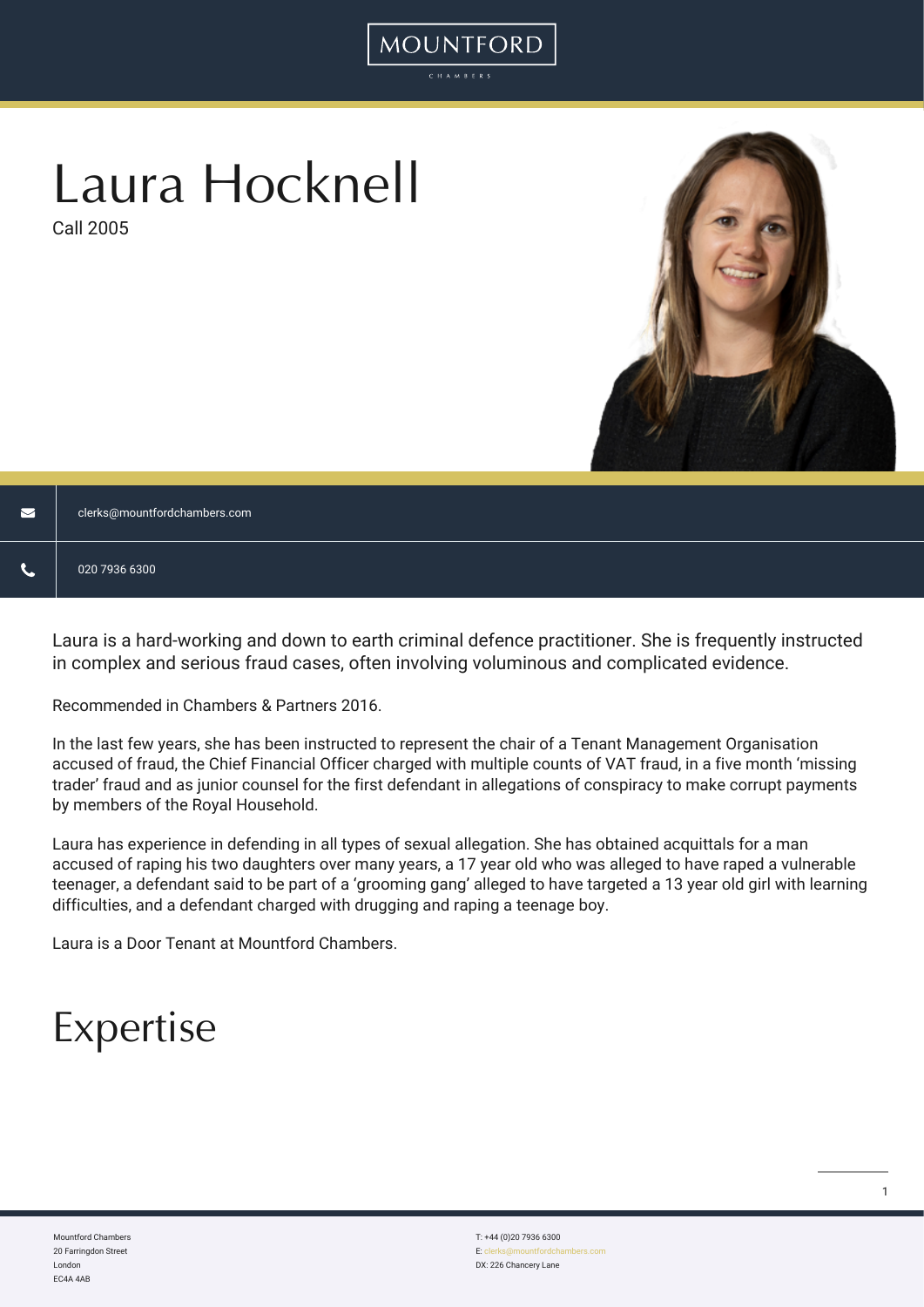### Crime

### Notable Crime cases

#### [Murder and Attempted Murder](https://www.bbc.co.uk/news/uk-england-london-45508422)

R v Joshua Folurunso [2018] Central Criminal Court
Instructed as junior alone on charges of assisting an offender following targeted gang related 'execution.' 
Coverage: BBC News.

MOUNTFORD

[R v Erroll Hanson \[2017\] Southwark Crown Court](https://www.thetimes.co.uk/article/homeowner-errol-hanson-who-stabbed-burglar-50-times-is-cleared-of-murder-b203hcwzf)

Led by Queen's Counsel in murder trial. The defendant was a man of good character, diagnosed with paranoid schizophrenia, who stabbed a burglar over fifty times. Acquitted of both murder and manslaughter. The case received significant media attention. Coverage: The Times (https://www.thetimes.co.uk/article/homeowner-errol-hanson-who-stabbed-burglar-50-times-is-cleared-of-murde r-b203hcwzf), The Mirror – (https://www.mirror.co.uk/news/uk-news/homeowner-who-stabbed-burglar-more-11725255), The Daily Mail – (https://www.dailymail.co.uk/news/article-5197493/Homeowner-killed-drunk-burglar-cleared-murder.html).

R v Ullah [2015] Leeds Crown Court

Junior counsel for second defendant in murder trial involving double shooting of two brothers.

R v Ronald Edwards [2011] Chelmsford Crown Court

Led junior in murder trial. The defendant, a man of 65 and of previous good character, stabbed his long term partner twelve times. Acquitted of murder.

R v Whyte [2009] Court of Appeal Criminal Division

Led junior on appeal against conviction for murder in gang related shooting. Complicated issues raised in respect of Crown's simultaneous application to quash a co defendant's acquittal. Appeal allowed.

#### R v JM [2019] Northampton Crown Court

Instructed to represent defendant charged with attempted murder and possession of firearm in allegation of gang related violence.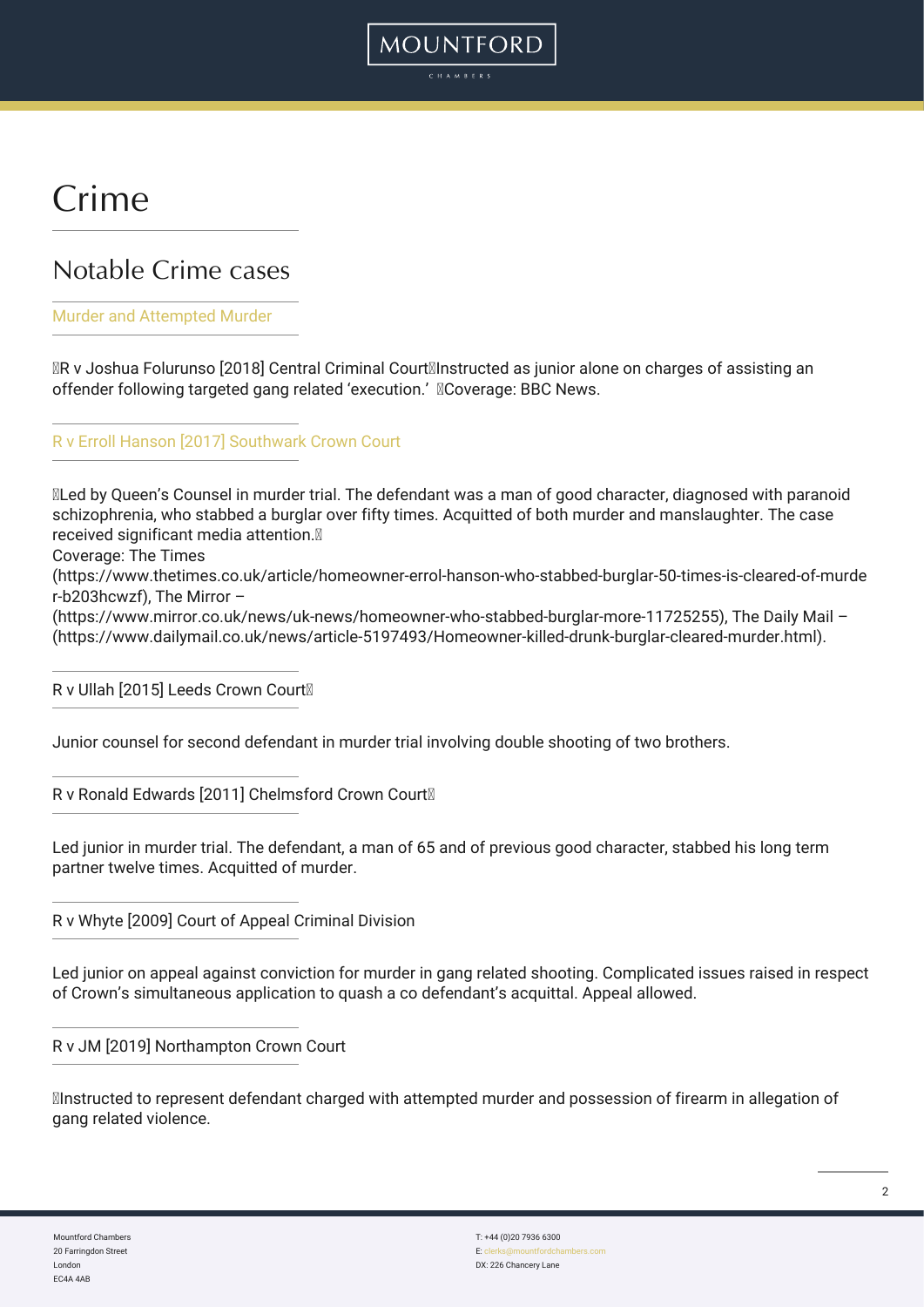R v EN [2019] Inner London Crown Court

Young man with learning difficulties caught with 1kg of heroin and charged with possession with intent to supply. Acquitted after trial.

**MOUNTFORD** 

R v Giorgio Dikila [2018] Inner London Crown Court

Young man acquitted after trial of possession of multiple firearms with intent to endanger life.

R v John Dawson and others [2017] Southend Crown Court

Defendant charged together with others with s18 GBH following a break in into a block of flats and stabbing of a young man in a case of mistaken identity. Defendant was alone in being acquitted of s18 after trial. He received 15 months for a s20 offence; the other defendants were sentenced to 5 and 6 and a half years respectively.

Operation Unsafe [2018] Chelmsford Crown Court

Led junior in allegation of importation of over £8million of amphetamine oil.

R v Mubasher Iqbal [2015] Manchester Minshull Street Crown Court<sup>®</sup>

Instructed in eleven handed allegation of conspiracy to launder proceeds of crime. The Crown's case is that the members of an extended family have sought to conceal the proceeds of drug trafficking and other offences by purchasing properties and transferring them from one family member to another. Listed for 8-week trial.

R v Usman and others [2011] Bradford Crown Court

Led junior in conspiracy to supply heroin across the North East.

R v JF [2018] Portsmouth Crown Court

Defendant charged with sexually assaulting three of his daughters' friends; all of whom gave evidence against him. Acquitted of all counts.

### Business Crime & Fraud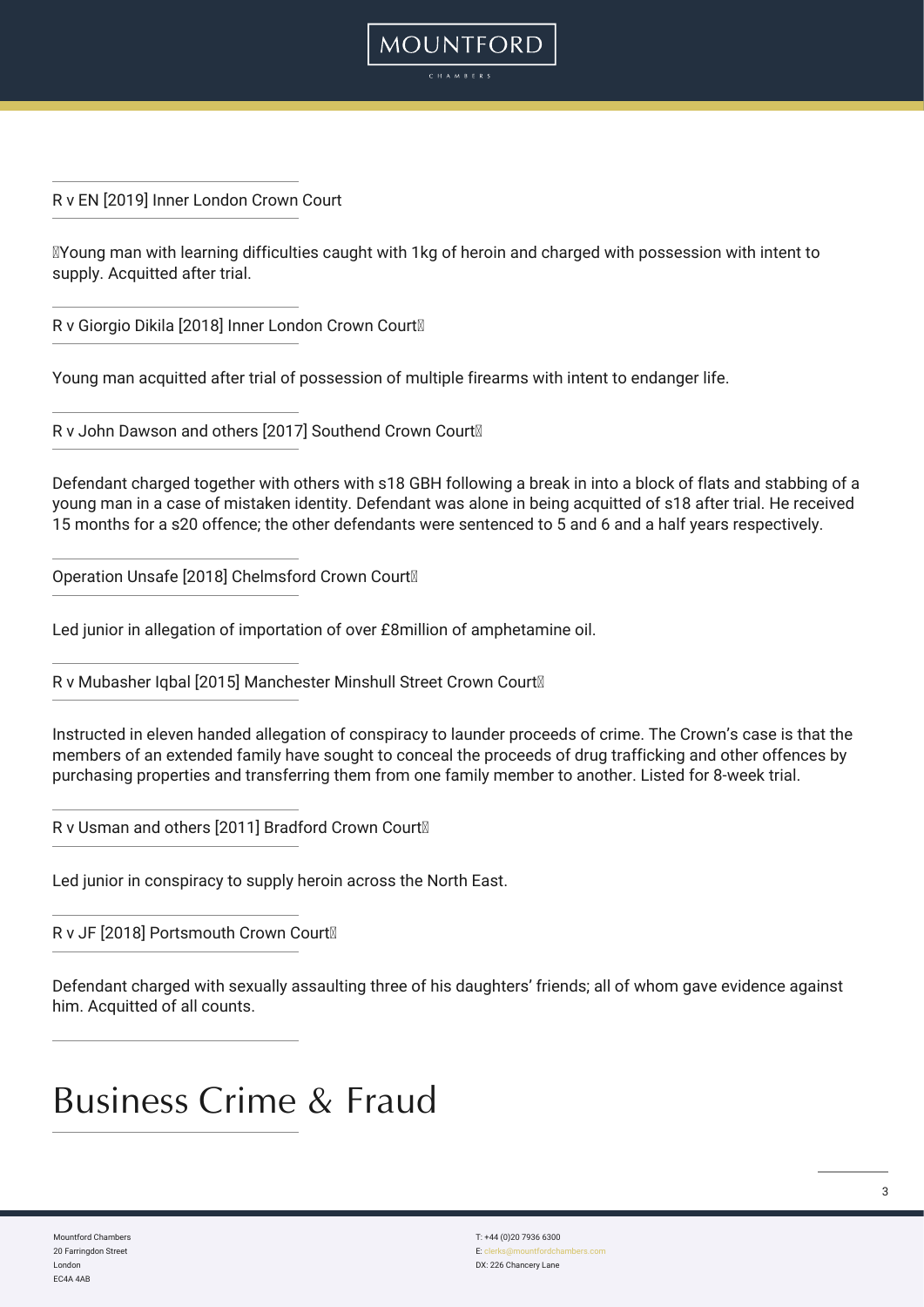### Notable Business Crime & Fraud cases

[London Borough of Lambeth v Peter Shorinwa \[2019\] Inner London Crown Court](https://www.insidehousing.co.uk/news/news/tmo-chair-and-ex-council-officer-accused-of-56000-fraud-62367)

Chair of Tenant Management Organisation accused of fraud by abuse of position by authorising large payment to employee. Acquitted after four-week trial. Inside Housing article.

MOUNTFORD

[Operation Roast \[2019\] Nottingham Crown Court](https://www.mountfordchambers.com/wp-admin/Operation Roast [2019] Nottingham Crown Court ) 

Represented Chief Financial Officer for a number of companies set up to commit VAT fraud over a number of years. Suspended sentence. 
Coverage: Nottingham Post.

Operation Banjax [2019] Southwark Crown Court

Junior counsel for member of organised crime group responsible for large scale laundering of proceeds of VAT missing trader fraud predicated on alcohol diversion fraud. Total loss to the Revenue said to be £34.2million.

Operation Kanteen [2018] Lewes Crown Court

Represented two defendants in consecutive trials in this series involving allegations of the laundering of over £600,000 defrauded from elderly and vulnerable people.

R v Montes [2017] Southwark Crown Court

Defendant stole over £100,000 of watches from her employer, a billionaire Russian oligarch. Guilty plea, suspended sentence imposed.

Operation Chert [2013] Kingston Crown Court

Led junior for defendant in MTIC fraud – conspiracy to cheat the Revenue and money laundering. The Crown's case in this five-month trial was that the defendant's company had attempted to cheat the Revenue of £23million through fraudulent VAT claims.

R v Butt and others [2012] Liverpool Crown Court<sup>®</sup>

Junior counsel for employee of dental practice charged with conspiracy to defraud the Primary Care Trust. Count 1 stayed as an abuse of process following two days of defence submissions on the basis that there had been no loss to the PCT.

R v Murphy and others [2011] Ipswich Crown Court<sup>®</sup>